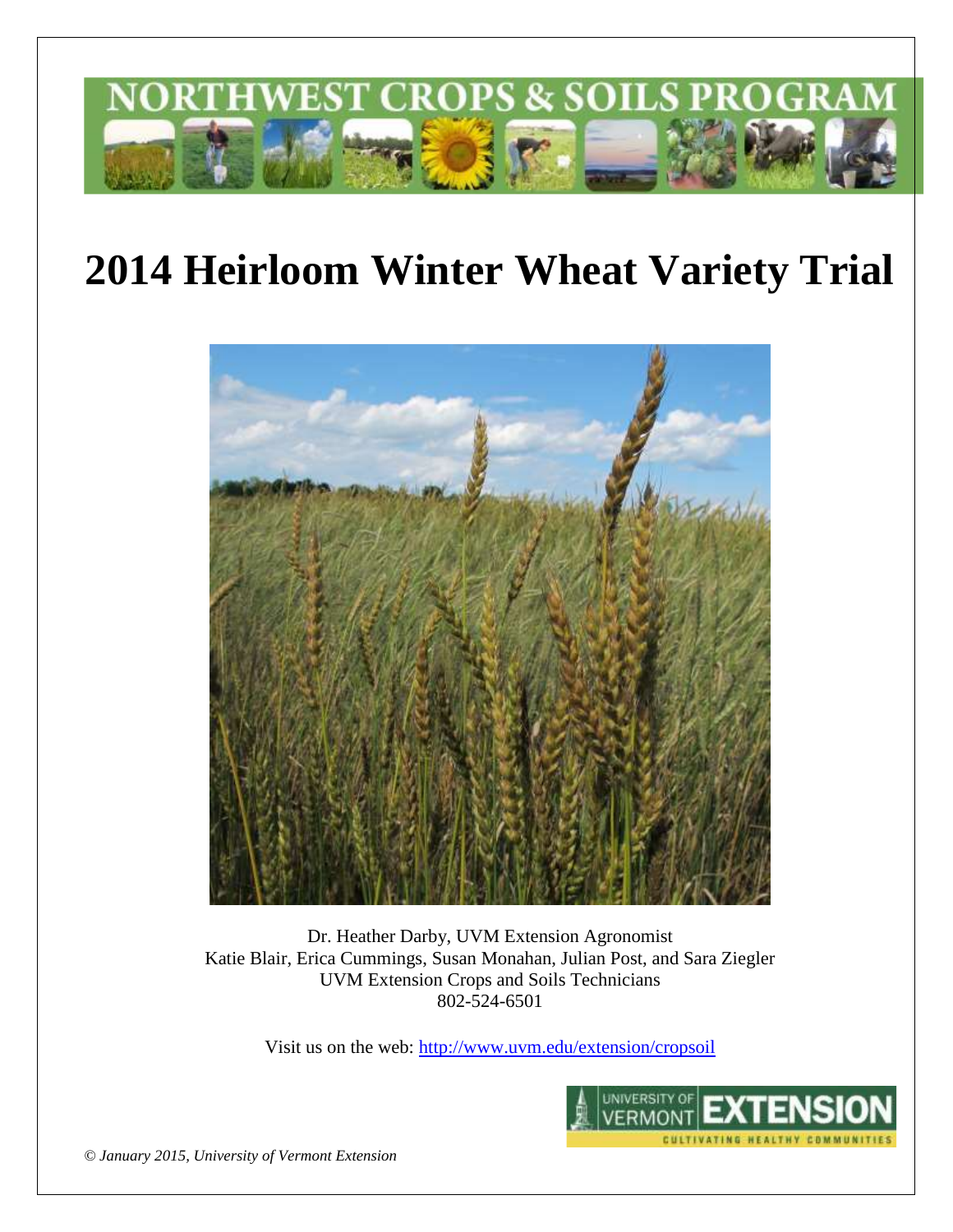#### **2014 HEIRLOOM WINTER WHEAT VARIETY TRIAL**

Dr. Heather Darby, University of Vermont Extension heather.darby[at]uvm.edu

Many consumers are interested in heirloom wheat for flavor, perceived health benefits or its history, while many farmers are interested in heirloom wheat because it may have superior genetics better adapted to the challenging growing conditions in the Northeast. Production of heirloom wheat may also provide a farmer with a value added market with increased returns. This variety trial was established to determine heirloom winter wheat varieties that are suitable for production in Vermont's growing conditions. This was the third year that this trial was conducted in Vermont.

### **MATERIALS AND METHODS**

In the fall of 2013, an heirloom winter wheat variety trial was initiated at Borderview Research Farm in Alburgh, VT. General plot management is listed in Table 1. Plots were managed with practices similar to those used by producers in the surrounding area. The previous crop was oats and barley. The field was disked and spike tooth harrowed prior to planting. Plots were seeded with a Great Plains Cone Seeder on 20-Sep 2013 at a seeding rate of 125 lbs acre<sup>-1</sup>.

Plots were harvested with an Almaco SPC50 small plot combine on 30-Jul 2014. The harvest area was 5' x 20'. Grain moisture, test weight and yield were determined at harvest. Seed was cleaned with a small Clipper M2B cleaner (A.T. Ferrell, Bluffton, IN) and a subsample was collected to determine quality characteristics. Samples were ground using the Perten LM3100 Laboratory Mill. Flour was analyzed for protein content using the Perten Inframatic 8600 Flour Analyzer. Most commercial mills target 12-15% protein content. Falling number was measured (AACC Method 56- 81B, AACC Intl., 2000) on the Perten FN 1500 Falling Number Machine. The falling number is related to the level of sprout damage in the grain. It is determined by the time it takes, in seconds, for a stirrer to fall through a slurry of flour and water to the bottom of a test-tube. Falling numbers greater than 350 indicate low enzymatic activity and sound quality wheat. A falling number lower than 200 indicates high enzymatic activity and poor quality wheat. Deoxynivalenol (DON), a vomitoxin, was analyzed using Veratox DON 5/5 Quantitative test from the NEOGEN Corp. This test has a detection range of 0.5 to 5 ppm. Samples with DON values greater than 1 ppm are considered unsuitable for human consumption. The varieties of heirloom winter wheat grown, and their market class, year, and origin, are listed in Table 2. Results were analyzed with an analysis of variance in SAS (Cary, NC). The Least Significant Difference (LSD) procedure was used to separate cultivar means when the F-test was significant (p< 0.10).

| <b>Trial information</b>       | Alburgh, VT                                    |
|--------------------------------|------------------------------------------------|
|                                | <b>Borderview Research Farm</b>                |
| Soil type                      | Benson rocky silt loam                         |
| <b>Previous crop</b>           | Oats and barley                                |
| Seeding Rates (lbs $ac^{-1}$ ) | 125 lbs $\arccos 1$                            |
| <b>Row spacing (in)</b>        | 6                                              |
| <b>Replicates</b>              |                                                |
| <b>Planting date</b>           | 20-Sep 2013                                    |
| <b>Harvest date</b>            | 30-Jul 2014                                    |
| Harvest area (ft)              | 5 x 20                                         |
| <b>Tillage operations</b>      | Fall plow, spring disk & spike tooth<br>harrow |

|  | Table 1. General plot management. |
|--|-----------------------------------|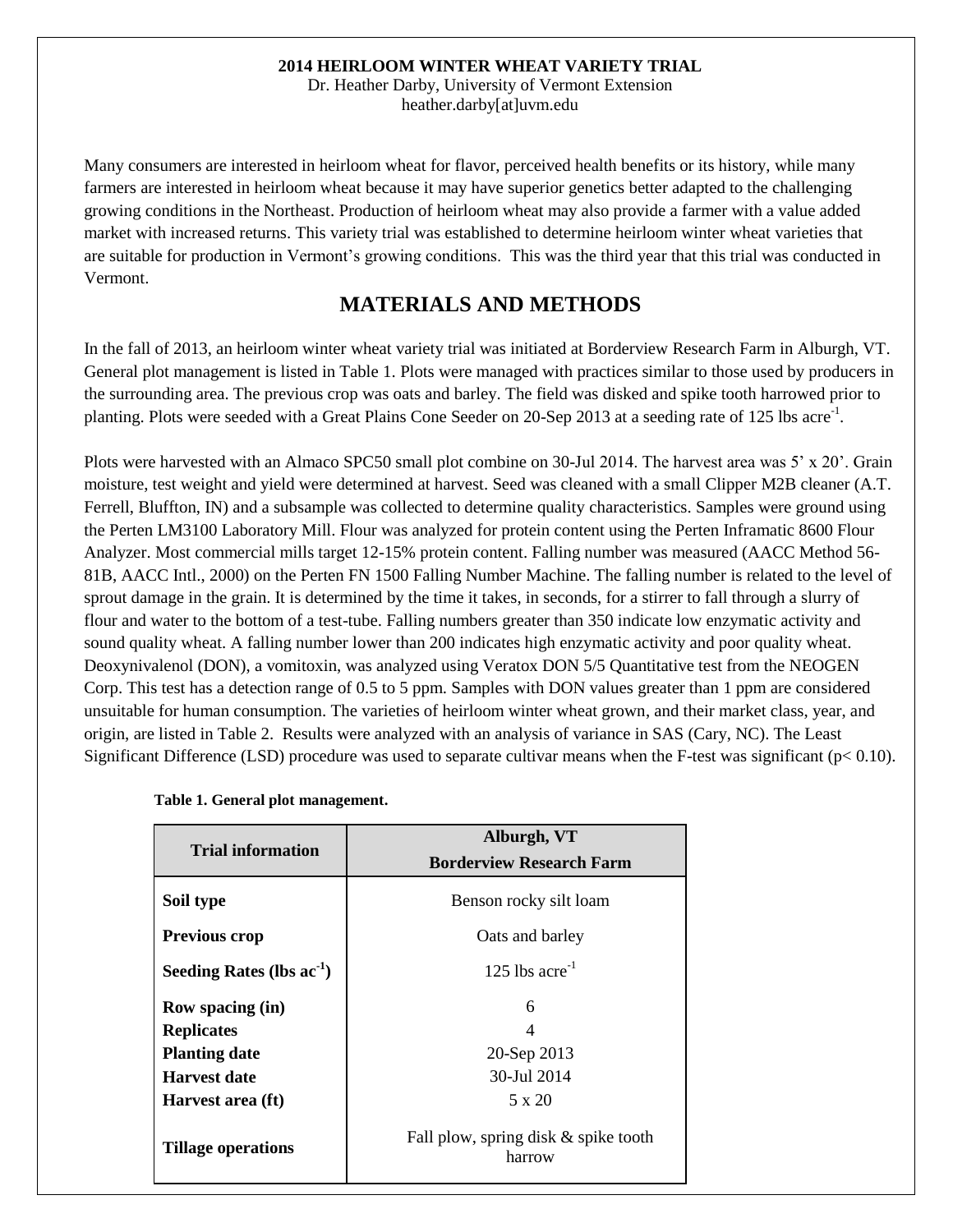| <b>Variety</b>      | <b>Market</b><br><b>Class</b> | Year | Origin               |
|---------------------|-------------------------------|------|----------------------|
| <b>Bacska</b>       | <b>HRWW</b>                   |      | Hungary              |
| Blackhull           | <b>HRWW</b>                   | 1917 | <b>Kansas</b>        |
| Bluejacket          | <b>HRWW</b>                   | 1946 | Kansas               |
| Clark's Cream       | <b>HWWW</b>                   | 1972 | Kansas               |
| Columbia            | <b>HRWW</b>                   | 1955 | Oregon               |
| Coppei              | <b>SRWW</b>                   | 1911 | Washington           |
| Federation          | <b>SWWW</b>                   | 1914 | Australia            |
| Florence            | <b>HWWW</b>                   | 1914 | Australia            |
| Forward             | <b>SRWW</b>                   | 1920 | New York             |
| Genesee<br>Giant    | <b>SWWW</b>                   | 1893 | New York             |
| Goldcoin            | <b>SWWW</b>                   | 1890 | New York             |
| Gold Drop           | <b>HRWW</b>                   | 1843 | England              |
| Honor               | <b>SWWW</b>                   | 1920 | New York             |
| Hybrid 63           | <b>SWWW</b>                   | 1907 | Washington           |
| Kanred              | <b>HRWW</b>                   | 1917 | Kansas               |
| Karkov<br>MC22      | <b>HRWW</b>                   | 1923 | Quebec,<br>Canada    |
| Lennox              | <b>HRWW</b>                   | 1975 | Ontario              |
| Michikof            | <b>HRWW</b>                   | 1920 | Indiana              |
| Minard              | <b>HRWW</b>                   | 1915 | Minnesota            |
| Minturki            | <b>HRWW</b>                   | 1919 | Minnesota            |
| Oro                 | <b>HRWW</b>                   | 1927 | Oregon               |
| Pesterboden         | <b>HRWW</b>                   | 1892 | Hungary              |
| Pride of<br>Genesee | <b>SRWW</b>                   | 1893 | New York             |
| Red Chief           | <b>SRWW</b>                   | 1901 | New York             |
| Red Russian         | <b>SRWW</b>                   | 1890 | England              |
| Relief              | <b>HRWW</b>                   | 1931 | Utah                 |
| Rio                 | <b>HRWW</b>                   | 1931 | Oregon               |
| Russian             | <b>HRWW</b>                   | 1917 | Virginia             |
| Sonora              | <b>SWWW</b>                   | 1770 | Mexico               |
| Triplet             | <b>SRWW</b>                   | 1918 | Washington           |
| <b>Turkey Red</b>   | <b>HRWW</b>                   | 1873 | <b>United States</b> |
| Ukrainka            | <b>HRWW</b>                   | 1926 | Kiev, Ukraine        |
| Wasatch             | <b>HRWW</b>                   | 1944 | Utah                 |

**Table 2. Heirloom winter wheat varieties, market class, year of release and place of origin.** 

**HRWW**-Hard Red Winter Wheat, **HWWW**-Hard White Winter Wheat, **SRWW**-Soft Red Winter Wheat, **SWWW-**Soft White Winter Wheat.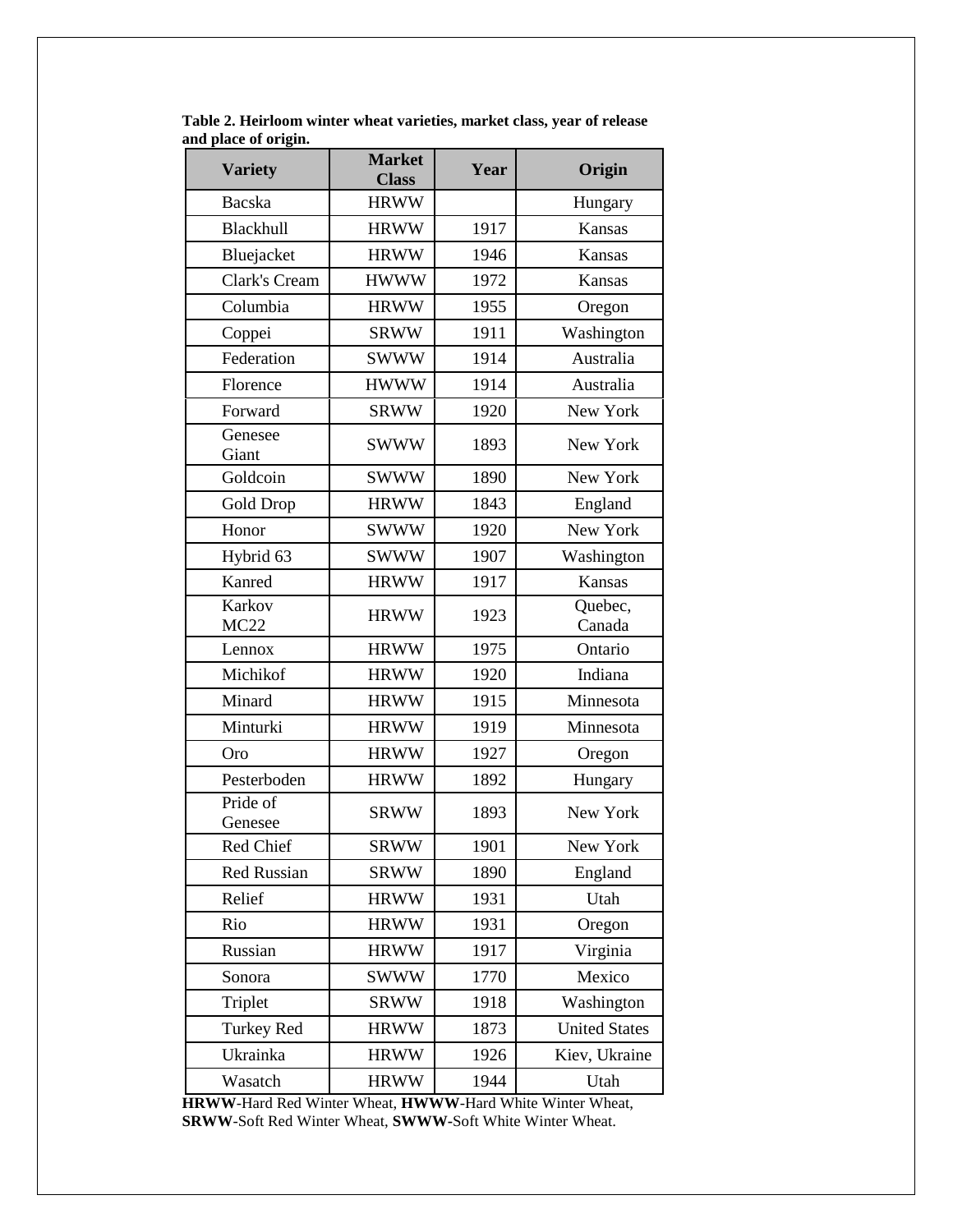Variations in yield and quality can occur because of variations in genetics, soil, weather and other growing conditions. Statistical analysis makes it possible to determine whether a difference among varieties is real, or whether it might have occurred due to other variations in the field. At the bottom of each table, a LSD value is presented for each variable (i.e. yield). Least Significant differences (LSD's) at the 10% level of probability are shown. Where the difference between two treatments within a column is equal to or greater than the LSD value at the bottom of the column, you can be sure in 9 out of 10 chances that there is a real difference between the two varieties. Treatments that were not significantly lower in performance than the highest value in a particular column are indicated with an asterisk. In the example below, A is significantly different from C but not from B. The difference between A and B is equal to 1.5, which is less than the LSD value of 2.0. This means that these varieties did not differ in yield. The difference between A and C is equal to 3.0, which is greater than the LSD value of 2.0. This means that the yields of these varieties were significantly different from one another. The asterisk indicates that B was not significantly lower than the top yielding variety.

| <b>Variety</b> | Yield  |
|----------------|--------|
| A              | 6.0    |
| B              | $7.5*$ |
| C              | $9.0*$ |
| LSD            | 2.0    |

#### **RESULTS AND DISCUSSION**

Seasonal precipitation and temperature recorded at a weather station in Alburgh, VT are shown in Table 3. Temperatures were below average in September and November of 2013, and March, April, and July of 2014. In September and October of 2013, and March of 2014, Alburgh received less rain than the 30 year average. However, in November of 2013, and April, May, and June of 2014, Alburgh received more rain than average. From March to July of 2014, there was an accumulation of 3356 Growing Degree Days (GDDs) which is 4 GDDs higher than the 30-year average. Many of the heirlooms in the trial were developed in environments much different than New England. Hence, it is important to evaluate the varieties for tolerance to our climate. All varieties were able to survive the winter.

| Alburgh, VT                        | <b>Sep</b><br>$-13$ | Oct-<br>13 | <b>Nov</b><br>$-13$ | Mar<br>$-14$ | Apr<br>$-14$ | <b>May</b><br>$-14$ | Jun-<br>14 | Jul-<br>14 |
|------------------------------------|---------------------|------------|---------------------|--------------|--------------|---------------------|------------|------------|
| Average temperature $(^{\circ}F)$  | 59.3                | 51.1       | 35.1                | 22.2         | 43           | 57.4                | 66.9       | 69.7       |
| Departure from normal              | $-1.3$              | 2.9        | $-3.1$              | $-8.9$       | $-1.8$       |                     | 1.1        | $-0.9$     |
|                                    |                     |            |                     |              |              |                     |            |            |
| Precipitation (inches)             | 2.2                 | 2.2        | 3.2                 | 1.7          | 4.3          | 4.9                 | 6.1        | 5.2        |
| Departure from normal              | $-1.4$              | $-1.4$     | 0.0                 | $-0.5$       | 1.5          | 1.5                 | 2.4        | 1.0        |
|                                    |                     |            |                     |              |              |                     |            |            |
| Growing Degree Days<br>(base 32°F) | 825                 | 600        | 176                 | 25           | 330          | 789                 | 1041       | 1171       |
| Departure from normal              | $-33$               | 98         | -8                  | 25           | $-54$        | 33                  | 27         | $-27$      |

**Table 3. Seasonal weather data collected in Alburgh, VT, 2013 and 2014.**

Based on weather data from a Davis Instruments Vantage pro2 with WeatherLink data logger. Historical averages are for 30 years of NOAA data (1981-2010) from Burlington, VT.

During the 2014 growing season, many observations and measurements were recorded on heirloom winter wheat development. The flowering date was recorded when at least 50% of the plot was in bloom for each of the varieties (Table 4). Eighteen of the 33 heirloom winter wheat varieties were flowering by 14-Jun and all varieties were flowering by 17-Jun at the latest.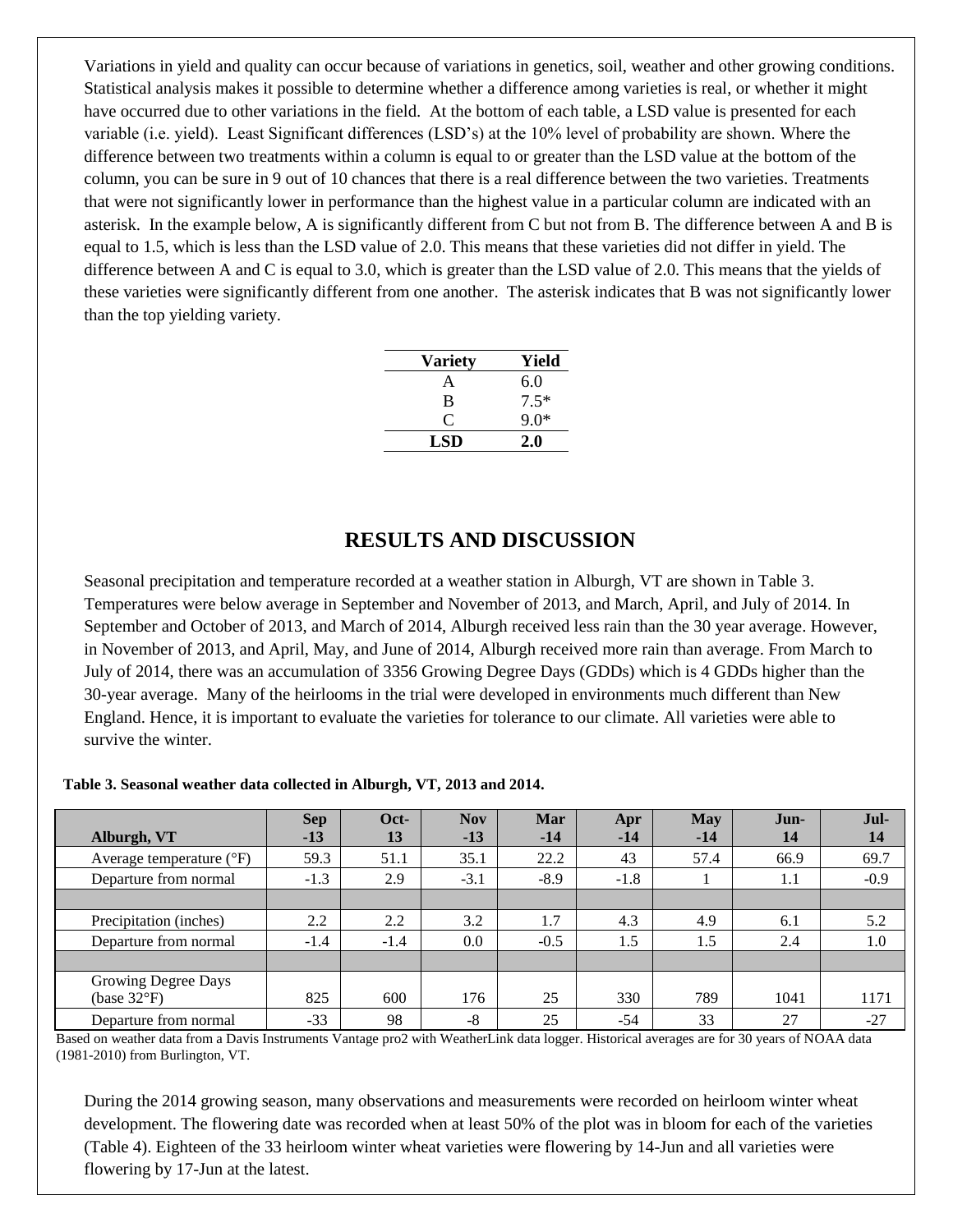**Table 4. The flowering dates of 33 heirloom winter wheat varieties in Alburgh, VT, 2014.** 

| <b>Variety</b>     | <b>Flowering</b><br><b>Date</b> |
|--------------------|---------------------------------|
| Bacska             | $14-J$ un                       |
| <b>Blackhull</b>   | $14-J$ un                       |
| Bluejacket         | $14-J$ un                       |
| Clark's Cream      | $14-J$ un                       |
| Columbia           | $14-J$ un                       |
| Coppei             | $14-J$ un                       |
| Federation         | $17-J$ un                       |
| Florence           | $16$ -Jun                       |
| Forward            | $14-J$ un                       |
| Genesee Giant      | $12-Jun$                        |
| Goldcoin           | $15-Jun$                        |
| Gold Drop          | $14-J$ un                       |
| Honor              | $14-J$ un                       |
| Hybrid 63          | $17-J$ un                       |
| Kanred             | $14-J$ un                       |
| Karkov MC22        | $17-J$ un                       |
| Lennox             | $14-J$ un                       |
| Michikof           | $14-J$ un                       |
| Minard             | $15-Jun$                        |
| Minturki           | $15$ -Jun                       |
| Oro                | $17-J$ un                       |
| Pesterboden        | $14-J$ un                       |
| Pride of Genesee   | $15$ -Jun                       |
| Red Chief          | $14-J$ un                       |
| <b>Red Russian</b> | $15 - Jun$                      |
| Relief             | $14$ -Jun                       |
| Rio                | $14$ -Jun                       |
| Russian            | $15-Jun$                        |
| Sonora             | $17-Jun$                        |
| Triplet            | $15-Jun$                        |
| <b>Turkey Red</b>  | $15-Jun$                        |
| Ukrainka           | 14-Jun                          |
| Wasatch            | $14-Jun$                        |

Winter wheat heirloom varieties had an average yield of 2170 lbs acre<sup>-1</sup>. The highest yielding variety was Forward, which yielded 2849 lbs acre<sup>-1</sup> (Table 5). Forward was also the highest yielding variety in 2012 and 2013 (data not shown).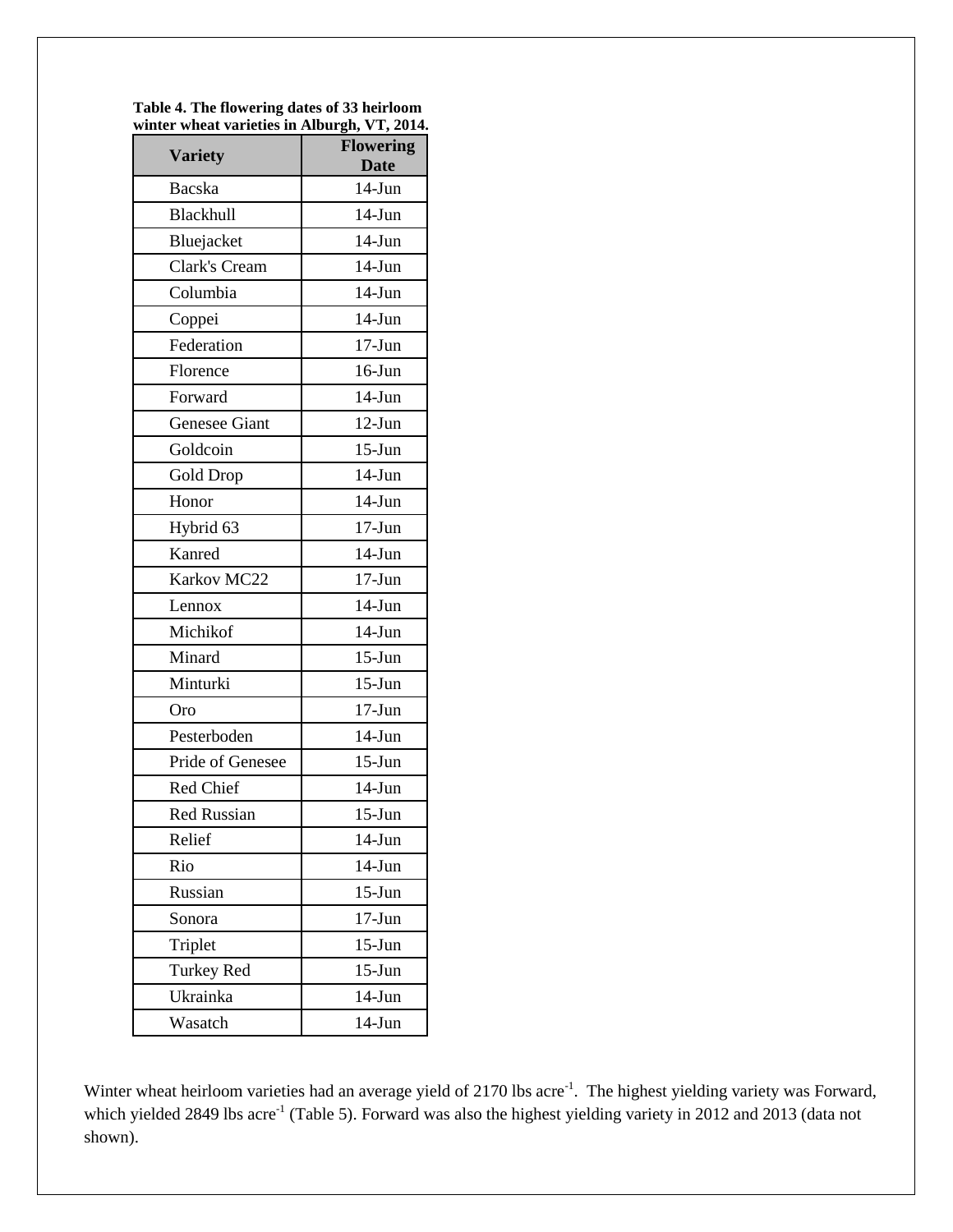Heights and lodging were measured on 30-Jul 2014 before the wheat was harvested. Heights were determined by taking three measurements per plot with a yardstick. In organic systems, taller plants are generally desired for their ability to shade out competing weeds. All of the varieties grown in this study would be considered tall when compared to many of today's modern cultivars. Tall wheat may be prone to lodging depending on many factors such as stalk strength and over-fertilization. Lodging was measured as a percent of plot lodged on 30-Jul 2014. It was measured with a visual rating on a scale of 0-100, where 0 represented no lodging.

Wasatch was the tallest growing heirloom wheat, which grew 48.1 inches (Table 5). Rio was the shortest growing heirloom wheat, which grew 38.8 inches. Even with its height, Wasatch was not significantly different than the top performer for lodging. Rio, even though it was the shortest heirloom wheat grown, had a significantly higher lodging rate than Wasatch.

Test weight is the measure of grain density. It is determined by weighing a known volume of grain. Generally, the heavier the wheat is per bushel, the higher baking quality. Pesterboden and Ukrainka had the highest test weight of 54.5 lbs bushel<sup>-1</sup> (Table 5). Honor had the lowest test weight of 50.5 lbs bushel<sup>-1</sup>. None of the varieties reached the ideal industry standard of 56-60 lbs bushel<sup>-1</sup>.

| <b>Variety</b>   | Yield<br>1 <sub>bs</sub> | <b>Moisture</b> | <b>Test</b><br>weight<br>lbs<br>bushel <sup>-</sup> | <b>Crude</b><br>protein @<br>12%<br>moisture | <b>Falling</b><br>number | <b>DON</b> | Height  | Lodge |
|------------------|--------------------------|-----------------|-----------------------------------------------------|----------------------------------------------|--------------------------|------------|---------|-------|
|                  | $\rm{acre}^{-1}$         | $\%$            | $\overline{1}$                                      | $\%$                                         | seconds                  | ppm        | inches  | %     |
| Bacska           | 2601*                    | 19.0            | 53.0                                                | 10.1                                         | 299                      | 0.7        | 45.0*   | $40*$ |
| Blackhull        | 2399*                    | 19.4*           | 53.8*                                               | 11.7                                         | 281                      | 0.9        | 43.5    | $40*$ |
| Bluejacket       | 2531*                    | $19.6*$         | 53.8*                                               | 10.2                                         | 339                      | 0.6        | $45.2*$ | $40*$ |
| Clark's<br>Cream | 1869                     | $19.5*$         | 51.0                                                | 9.2                                          | 205                      | 1.3        | 41.7    | $20*$ |
| Columbia         | 2229*                    | 19.2            | 52.5                                                | 11.4                                         | 293                      | 2.3        | 41.6    | $23*$ |
| Coppei           | 2266*                    | 19.4*           | 53.0                                                | 9.6                                          | 277                      | 1.1        | $44.6*$ | 63    |
| Federation       | 2277*                    | $19.5*$         | 53.3*                                               | 10.1                                         | 294                      | 0.9        | 44.5*   | $0*$  |
| Florence         | 1874                     | 18.5            | 52.2                                                | 12.0                                         | 314                      | $0.5*$     | 47.6*   | $0*$  |
| Forward          | 2849*                    | 18.7            | 53.5*                                               | 8.5                                          | 283                      | $0.6*$     | $46.0*$ | $20*$ |
| Genesee<br>Giant | 2315*                    | 18.8            | 51.2                                                | 9.7                                          | 141                      | 1.1        | 41.2    | 47    |
| Goldcoin         | 2692*                    | 19.3            | 51.3                                                | 8.9                                          | 187                      | 1.2        | 43.1    | $37*$ |
| Gold Drop        | 1717                     | $19.9*$         | 52.1                                                | 10.4                                         | 338                      | $0.5*$     | 46.9*   | $37*$ |
| Honor            | 2142                     | 18.1            | 50.5                                                | $\!\!\!\!\!8.8$                              | 182                      | 1.4        | $46.7*$ | 97    |
| Hybrid 63        | 1345                     | 19.2            | 51.8                                                | 10.7                                         | 304                      | $0.4*$     | 41.4    | 67    |
| Kanred           | 2037                     | 19.1            | $53.3*$                                             | 9.5                                          | 313                      | 1.1        | $46.8*$ | 60    |
| Karkov<br>MC22   | 1824                     | 18.2            | 52.5                                                | 9.7                                          | 281                      | $0.2*$     | $46.4*$ | 60    |
| Lennox           | 2635*                    | 19.2            | 51.2                                                | 10.3                                         | 335                      | $0.4*$     | 45.8*   | $30*$ |
| Michikof         | 2246*                    | 19.0            | $54.2*$                                             | 10.5                                         | 367*                     | $0.5*$     | $46.6*$ | $33*$ |

**Table 5. Yield and quality of heirloom winter wheat varieties, Alburgh, VT, 2014.**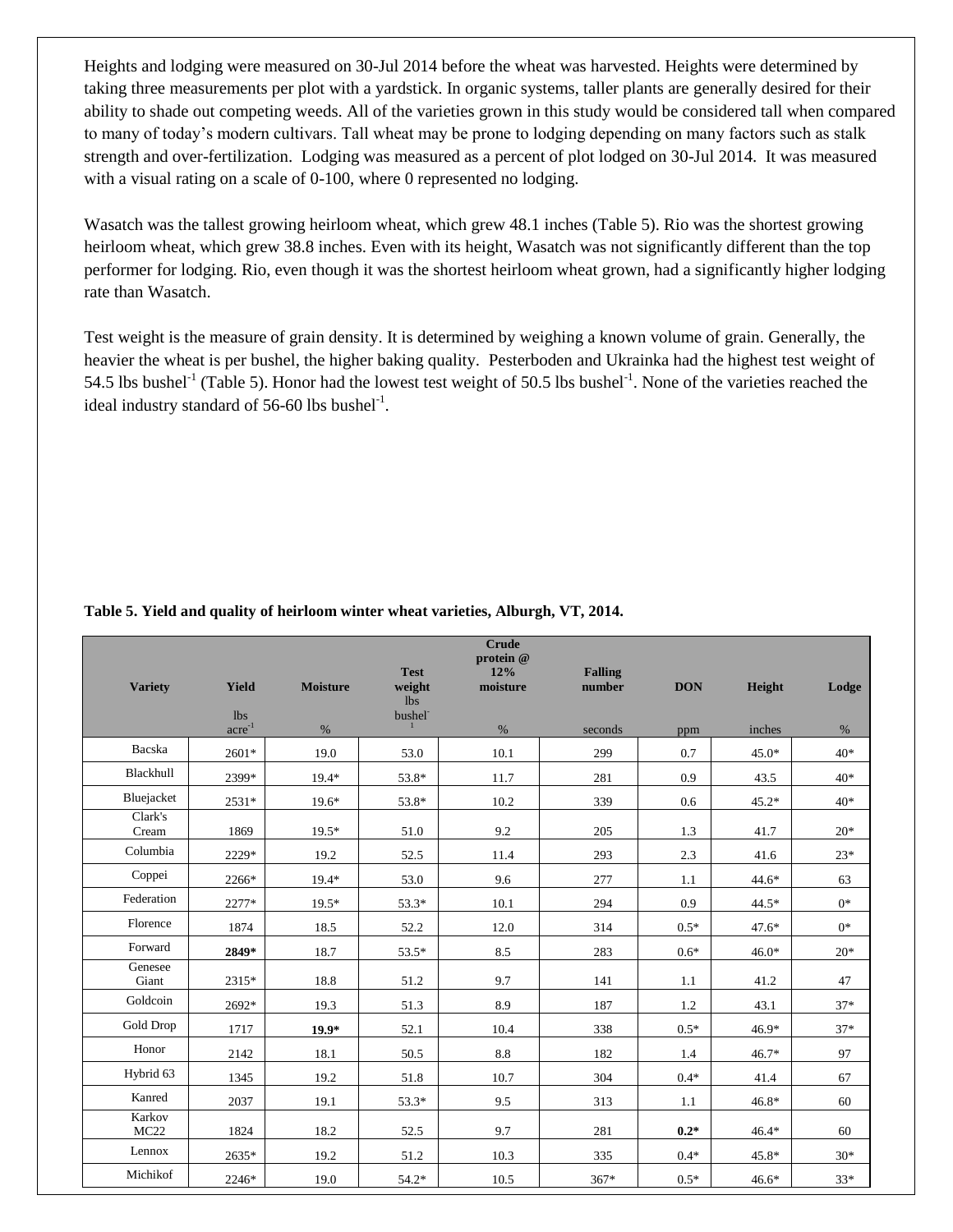| Minard              | 1765  | 19.3    | 53.3*   | 10.6        | 319    | $0.6*$ | 43.0    | $20*$ |
|---------------------|-------|---------|---------|-------------|--------|--------|---------|-------|
| Minturki            | 1917  | 19.3    | 54.3*   | 11.6        | 331    | 0.8    | 41.5    | 80    |
| Oro                 | 1837  | $19.5*$ | 52.7    | 10.4        | 251    | 0.7    | 41.7    | 50    |
| Pesterboden         | 1816  | 19.0    | $54.5*$ | 9.9         | 328    | $0.3*$ | 43.5    | 83    |
| Pride of<br>Genesee | 2084  | 18.4    | $53.5*$ | 9.9         | 250    | 0.9    | 47.9*   | 47    |
| Red Chief           | 2352* | 19.0    | 53.3*   | 10.0        | 310    | $0.5*$ | $46.2*$ | $20*$ |
| Red<br>Russian      | 2087  | 19.1    | 52.2    | 11.2        | 319    | 0.7    | 43.4    | $37*$ |
| Relief              | 2121  | $19.9*$ | 53.3*   | 9.2         | $377*$ | 0.7    | 41.9    | 67    |
| Rio                 | 2177  | $19.4*$ | 52.7    | 8.8         | 314    | 0.9    | 38.8    | 53    |
| Russian             | 1554  | 19.0    | $53.5*$ | 10.9        | 314    | $0.5*$ | 41.1    | $10*$ |
| Sonora              | 2164  | $19.6*$ | 52.2    | 10.1        | 295    | 1.0    | 41.4    | $0*$  |
| Triplet             | 2486* | 19.2    | 53.0    | 9.7         | 313    | 0.7    | $44.0*$ | $27*$ |
| <b>Turkey Red</b>   | 2283* | 19.5*   | 54.0*   | 10.6        | 331    | 0.8    | 42.8    | 63    |
| Ukrainka            | 2670* | 18.8    | $54.5*$ | 9.6         | 249    | 1.5    | $45.0*$ | $20*$ |
| Wasatch             | 2455* | 19.3    | 53.8*   | 11.2        | $351*$ | 0.8    | 48.1*   | $13*$ |
| Trial Mean          | 2170  | 19.2    | 52.9    | 10.2        | 293    | 0.8    | 44.1    | 39    |
| LSD(0.10)           | 630   | 0.6     | 1.4     | $_{\rm NS}$ | 34     | 0.4    | 4.3     | 45.0  |

\*Varieties with an asterisk are not significantly different than the top performer in **bold**.

NS – No significant difference amongst varieties.

The three varieties with lower crude protein were among the higher yielding varieties (Figure 1). There is often an inverse relationship seen between yield and protein. Falling numbers for most varieties were above 200 seconds and under 350 seconds, indicating sound quality wheat (Table 5). Varieties with low falling number were often soft white winter wheat varieties that are not used for bread baking. Additionally, DON levels for most varieties were under the FDA threshold of 1 ppm which is considered safe for human consumption (Figure 2). Columbia, Ukrainka, and Clarks Cream exceeded the DON 1ppm threshold.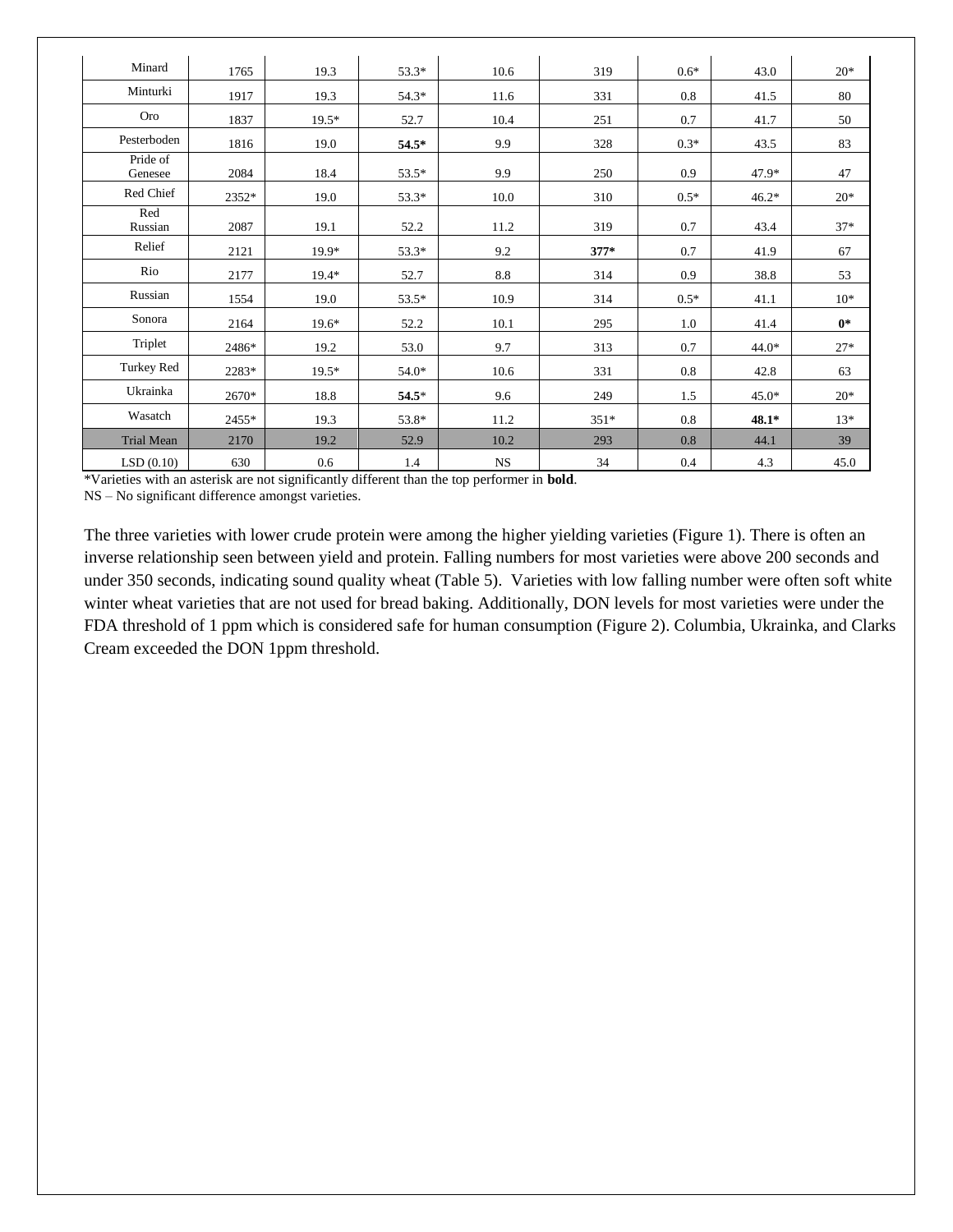

**Figure 1. Yield and crude protein of heirloom winter wheat varieties, Alburgh, VT, 2014. For yield, varieties with the same letter are not significantly different from one another.**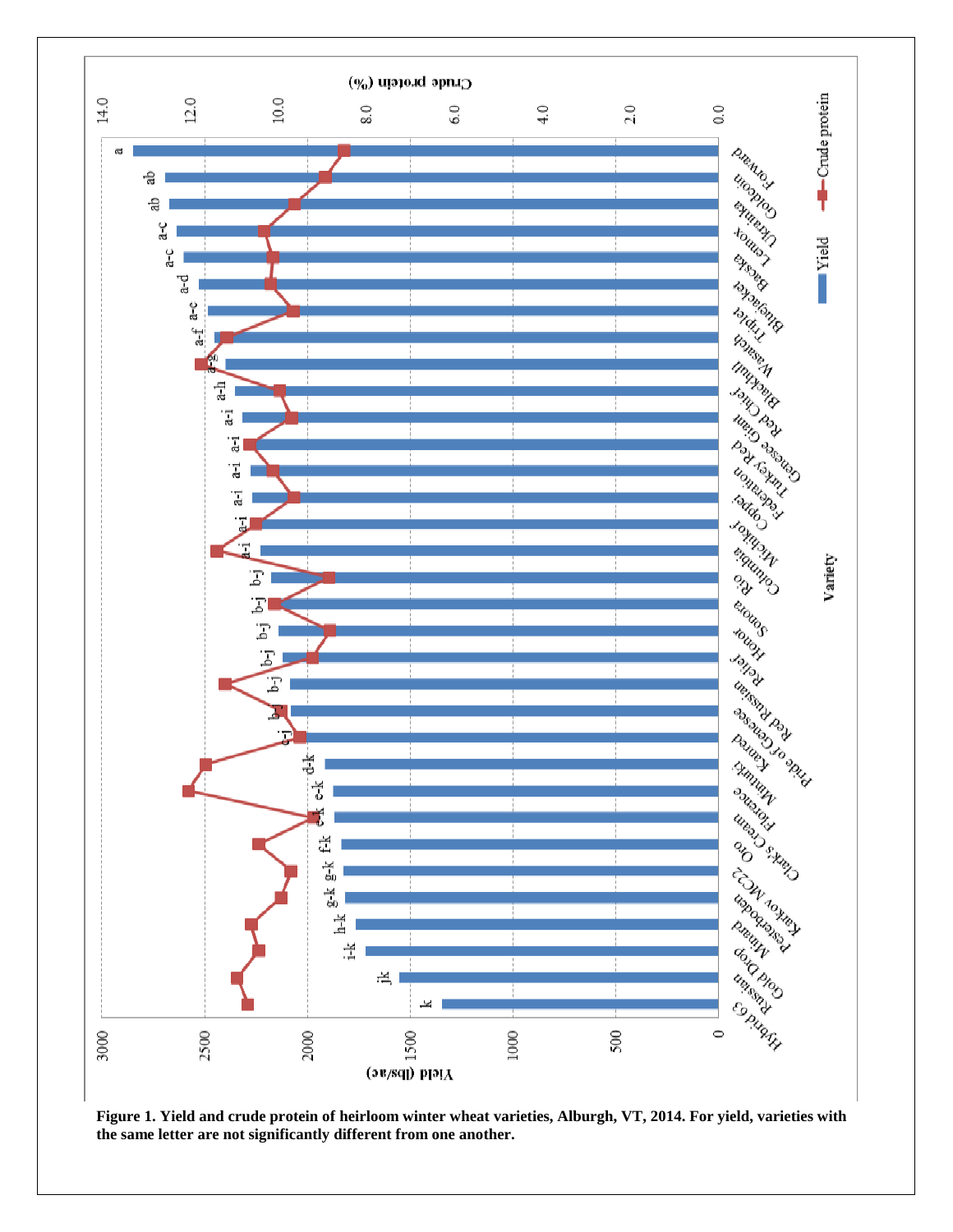